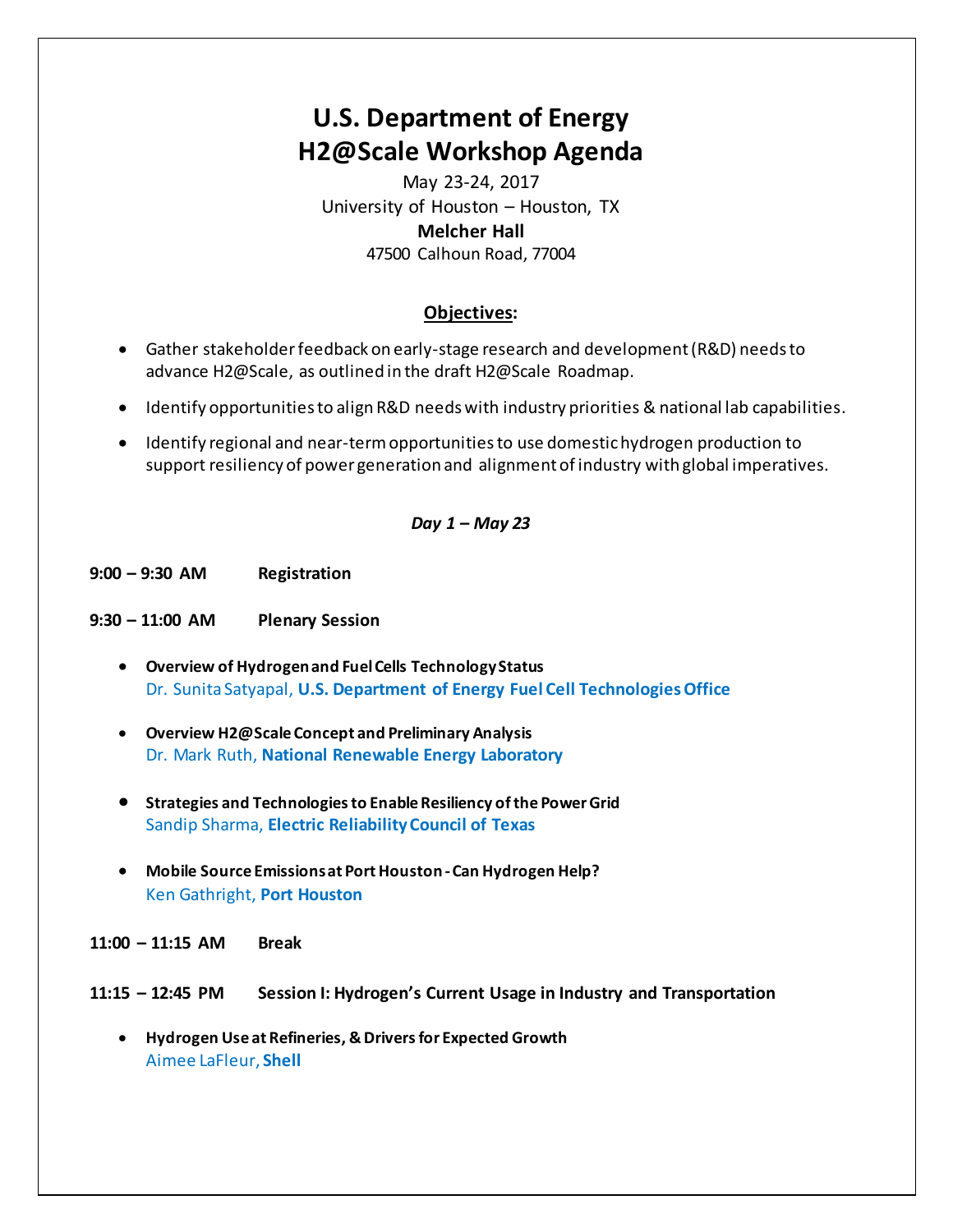- **Current Use of Hydrogen in Ammonia Production and Research Needs**  Steve Szymanski, **Proton Onsite**
- **Innovative Uses of Hydrogen in Iron-Making**  Dr. Jayson Ripke, **Midrex**
- **12:45 – 1:15 PM Box Lunch during Roadmap Review**

**1:15 – 2:45 PM Session II: Hydrogen Delivery & Grid Infrastructure** 

- **Current Status and Research Needs for Hydrogen Infrastructure (Pipelines, Liquefiers, Tube Trailers, and Fueling Stations)**  Aaron Harris, **Air Liquide**
- **Hydrogen Safety, Risk Assessment, and Material Compatibility R&D**  Dr. Christopher Moen, **Sandia National Laboratories**
- **Role of Electrolyzers in Grid Services**  Dr. Rob Hovsapian, **Idaho National Laboratory**
- **2:45 – 3:00 PM Break**
- **3:00 – 5:00 PM Feedback Session and Discussion on H2@Scale Lab Capabilities**

## *Day 2 – May 24*

**9:00 – 10:30 AM Session III: Hydrogen Production in the near-term** 

- **Scalable, Economic Hydrogen Generation from Natural Gas** Dr. Jeff Mays, **Gas Technologies Institute**
- **Resourcing Byproduct Hydrogen from Industrial Operations for Emerging Hydrogen Markets** Dr. Amgad Elgowainy, **Argonne National Laboratory**
- **Water Electrolyzer Technology: Status and Challenges**  Dr. Monjid Hamdan, **Giner**

**10:30 – 10:45 AM Break**